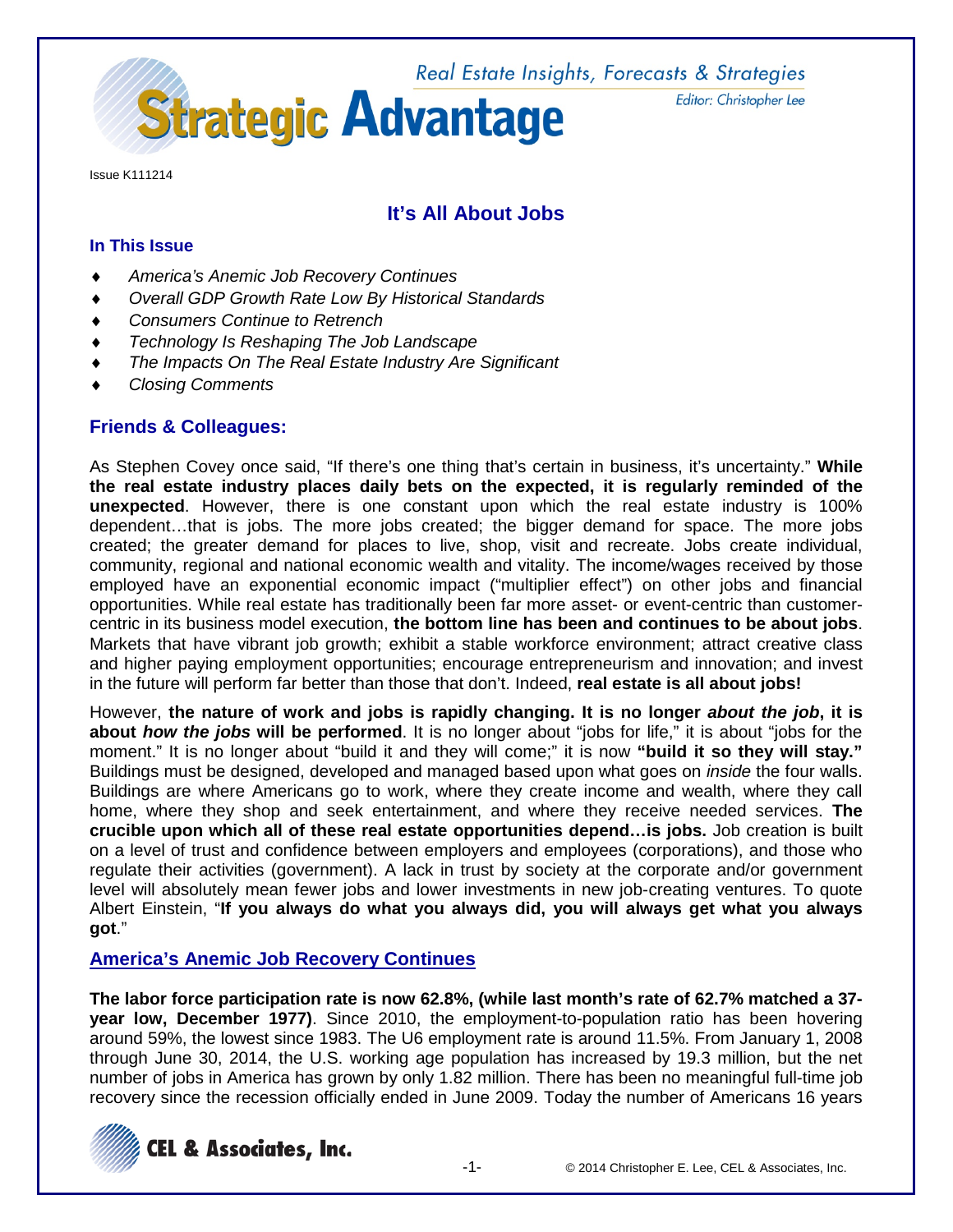and older who are not working is more than 92 million. Data released by the U.S. Census Bureau indicates **more than 100 million Americans receive some form of "means-tested" welfare assistance** (nearly 35% of the U.S. population). There are over 46 million Americans now receiving nutrition assistance from SNAP (formerly known as food stamps). These figures do not include the

### **What Is the U6 Unemployment Rate?**

The U6 unemployment rate counts not only people without work seeking full-time employment (the more familiar (Official unemployment) U-3 rate), but also counts "marginally attached workers and those working part-time for economic reasons." Note that some of these part-time workers counted as employed by U-3 could be working as little as an hour a week. And the "marginally attached workers" include those who have gotten discouraged and stopped looking, but still want to work.

millions recently added to the ranks of Medicaid due to the Affordable Care Act. According to the Cato Institute, when all programs are put together, a family can receive \$35,000 a year in benefits in 11 states, and \$60,000 a year if you live in Hawaii. What incentive is there to work?

### **There are now around 7.0 million**

**part-time workers for economic reasons, and 19.8 million part-time workers for non-economic reasons in the U.S.** The average number of weekly hours worked for private sector employees is 34.6 (October 2014). Wages (including benefits) in the private sector (around 85% of the U.S. workforce) average around \$30 per hour vs. slightly more than \$43 for public sector employees, according to the U.S. Department of Labor. According to a new report by the U.S. Conference of Mayors, jobs that have rebounded after the recession are paying 23% less than those lost during the recession. U.S. small business loans are still 17% less than **their peak of \$711 billion in 2008, according to the FDIC**. Remember, small businesses accounted for approximately 63% of all net new jobs created between 1993 and 2013. In contrast, loans to all business totaled \$2.48 trillion through 1Q 2014, up 9% since 2008. A shift to "pay-as-you-go" and a reluctance to take on debt dampens new job creation.

Since December 2012, private industries paying up to around \$14.50 per hour have added, on net, approximately 972,000 non-supervisory positions with an average work week of only 17.7 hours. Lowwage industries, which employ around 30 million workers, have reduced the average work week to 27.3 hours, with much of the decline attributed to provisions in the Affordable Care Act. For all recession recoveries since WW II, cumulative job growth has averaged 12.5%. Since the 2007-08 recession, cumulative job growth is averaging 6.2%. Today, there are over 42 million freelance workers in the U.S., up from 10.3 million in 2005. The number of freelance workers is projected to outpace full-time workers by 2020.

**Slow economic growth is also having employment impact on the growing tech and healthcare** 

Microsoft and Cisco Systems expect to terminate a combined 9,000 employees. Hewlett-Packard stated that it will be terminating 16,000 employees by the end of the year as part of its restructuring. **Seventeen tech companies have announced that their earnings will be** *lower* **than expected**. **The long-term ramifications for the real estate industry from this growing income inequality will likely mean a reduced and different demand for space**. Interestingly, without the over 1 million jobs added in



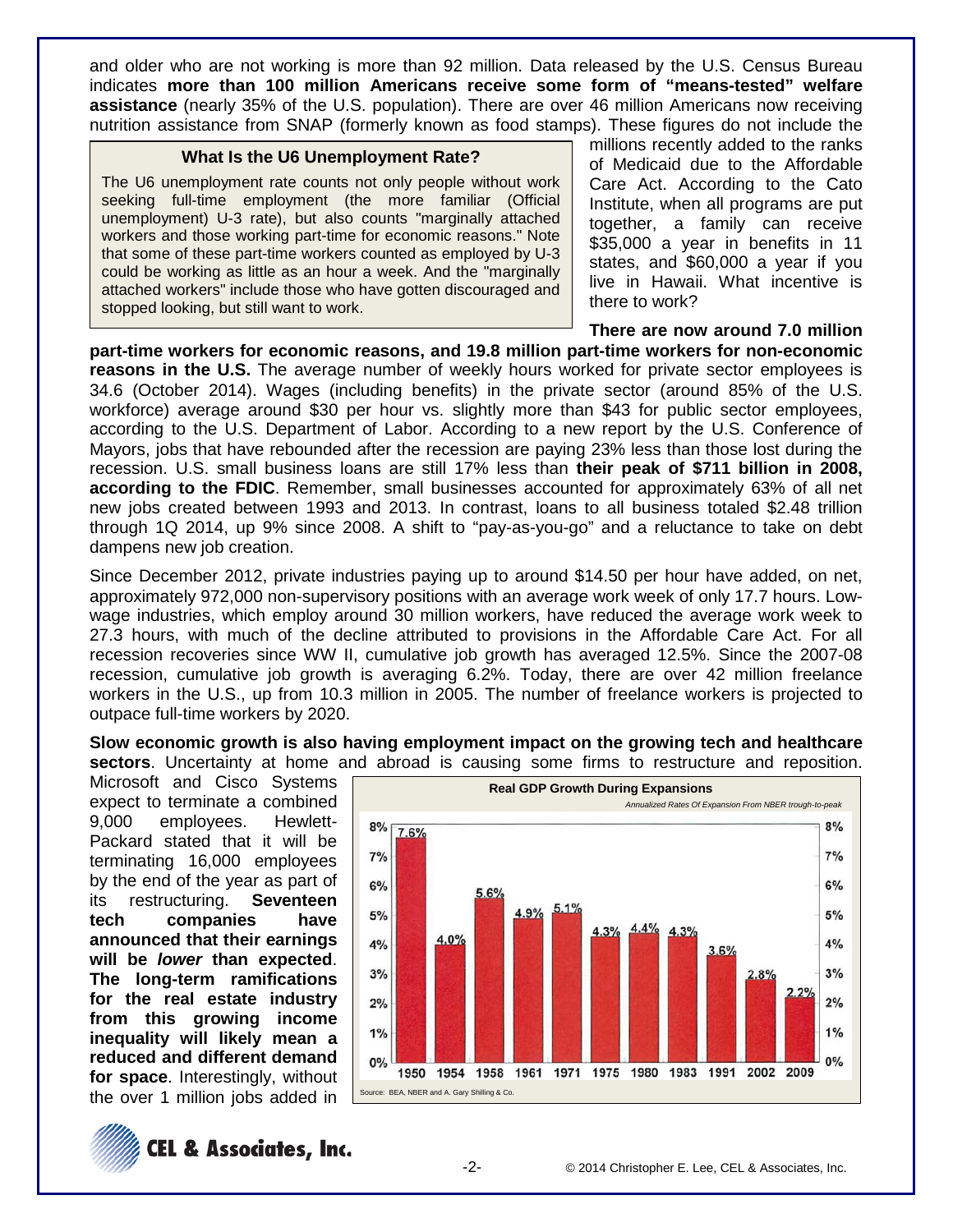Texas since the recession started in December 2007, the rest of the U.S. employs around 350,000 fewer people than at pre-recession level. **Since 2011, Texas, which has 8% of the U.S. population, has added approximately 14% of all U.S. jobs**. The demand for office, retail and residential real estate has been and will continue to be impacted significantly by this dramatic shift.

# **Overall GDP Growth Rate Low By Historical Standards**

The 2Q GDP growth rate of 4.6% was a welcome sign of an improving economy, combined with an advance 3Q estimate of 3.5%. This growth news is great; however it is relative to the first quarter when GDP declined 2.1%. **In** t**he first six months of 2014, the economy rose at around a 1.0% annual rate…hardly enough to move the employment needle**. Growth in nominal wages and salaries dropped from 7%

| <b>CBO Real GDP Growth Forecast</b> |      |      |      |
|-------------------------------------|------|------|------|
| 2014                                | 1.5% | 2019 | 2.3% |
| 2015                                | 3.2% | 2020 | 2.3% |
| 2016                                | 3.5% | 2021 | 2.2% |
| 2017                                | 3.0% | 2022 | 2.1% |
| 2018                                | 2.4% | 2023 | 2.1% |

| <b>CBO Forecast of Public Debt</b><br>$($ = Trillion)$ |          |      |          |
|--------------------------------------------------------|----------|------|----------|
| 2014                                                   | \$12.797 | 2020 | \$16.642 |
| 2016                                                   | \$13.927 | 2022 | \$18.520 |
| 2018                                                   | \$15.135 | 2024 | \$20.554 |
| Source: CBO.                                           |          |      |          |

to 6.1% from 1Q to 2Q. Nonfarm payroll increased 214,000 in October. The good news is that the private sector has added 10.6 million jobs over 56 consecutive months. Average hourly earnings were flat through the first six months of 2014, and up only 2% from October 2013. Did you know that median weekly earnings in the private sector are only \$850? Remember, the **GDP increases were 1.6% in 2011, 2.3% in 2012 and 2.2% in 2013, reflecting the weakest economic recovery since the WW II era**. **I also do not expect inflation rising above 2.0% until the unemployment rate nears the 4.5% level.**



Perhaps the New Normal is fewer workers, lower wages, depressed productivity and more part-time positions. That dynamic would dramatically change the demand for real estate space.

To replace separating workers and provide job opportunities for incoming workers, the U.S. needs around 5.2 million hires per month. Before the recession, the hiring peaked at 5.5 million per month,

averaging 5.1 million per month from 2000 through 2007. Based on current trending data, while the U.S. economy is getting stronger, it is not translating into the level of job creation recovery to return to normal levels. Also remember that the labor force is 8% larger than it was 13 years ago.

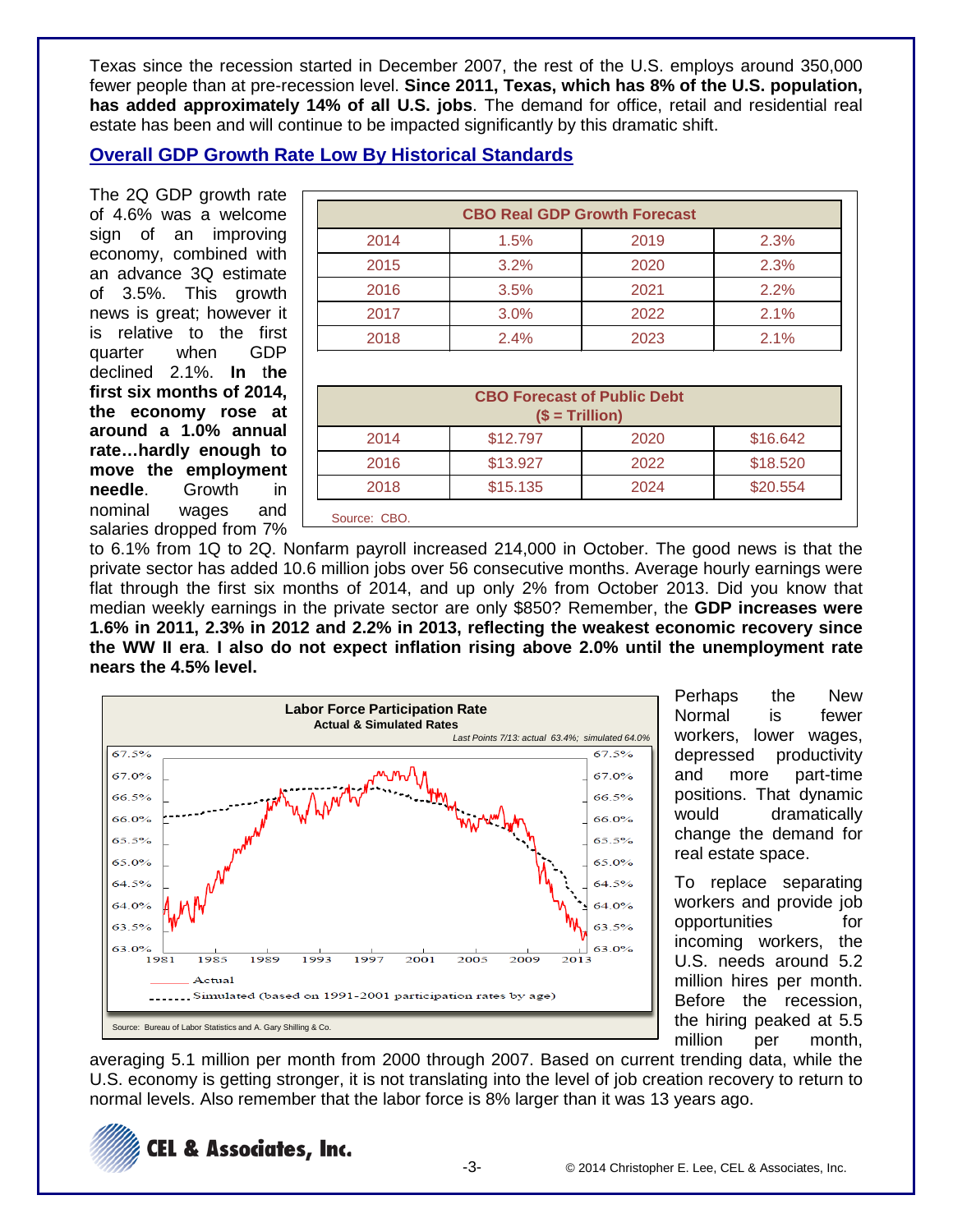**In an economy with little growth in income and wages, consumer purchasing power is constrained**. These consumers, representing 70% of GDP, are deleveraging, tapping into savings and retirement accounts and looking for discounts and bargains. In addition, the growth in part-time versus full-time workers further depresses consumer purchases. For example, in June 2014, total employment rose 407,000, but full-time jobs dropped 708,000 and part-time employment increased by 1.1 million jobs. Without a growing population of fulltime workers, the demand for various real estate assets will slow



down in many markets. When the impact of a growing number of U.S. firms embracing corporate inversions is added to the mix, job growth will be somewhat muted. Also, **the U.S. has one of the highest maximum corporate tax rates in the developed world**…hardly an incentive to create jobs.

**The U.S. may have another eight to 10 years of deleveraging, and economic growth will remain subdued**. It is important to remember that since the recession ended in 2009, real GDP growth has been *below* that in any previous post-WW II recovery. Slow growth (lower 2%) will not negate rising Federal expenditures, nor will it create the requisite job growth to keep pace with increasing entitlement programs. Inflation will increase the number of taxpayers in higher tax brackets, increasing Federal tax revenues, but on a nominal basis it will not create the level of economic demand needed for a consumer-based economy.

In 2003, the inflation-adjusted net worth for a typical household was \$87,992, according to a study financed by the Russell Sage Foundation. **Ten years later, that same index was only \$56,335, or a 36% decline**. Median household income has declined since peaking in 1999 and is now on par with



1989 totals. Income and wealth inequality is rising dramatically, with lasting impacts on the real estate industry. The U.S. is becoming poorer and has been doing so for a long time.

**Jobs and net worth are not created by economic models; they are created by human behavior responding to incentives and dis-incentives**. Nearly 25% of middle class households are classified as "liquid asset poor."

Markets which have a lower regulatory environment, lower taxes, responsible fiscal policies, reduced barriers to success, a diversified economic base, encourage individual entrepreneurism and celebrate/reward achievement will thrive in the years ahead. States like Texas, Tennessee, Oklahoma, Virginia, South Carolina, Georgia, Utah and Colorado will prosper.

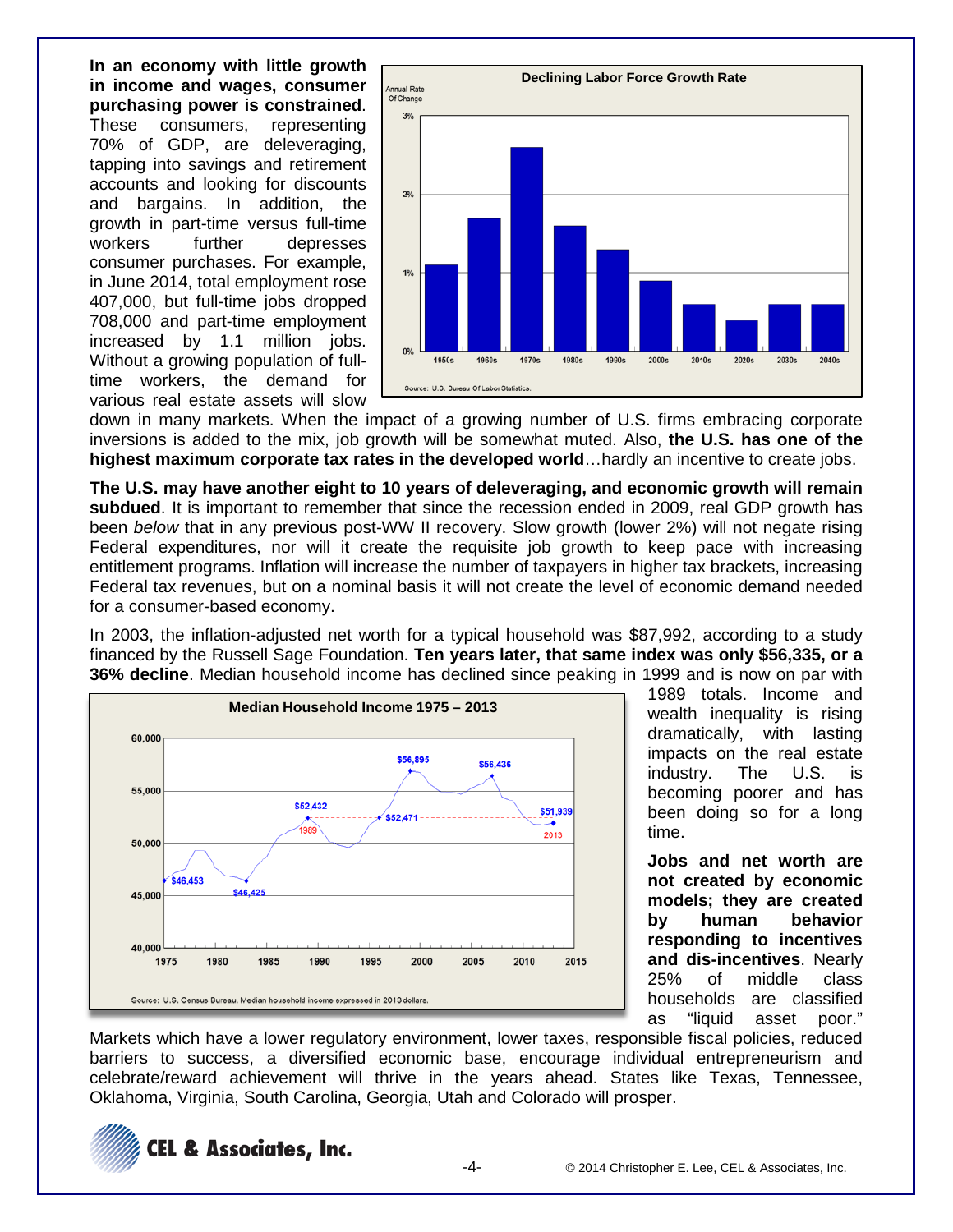# **Consumers Continue To Retrench**

Sales of new single-family homes in September were at a seasonallyadjusted annual rate of 467,000, far below the 1.02 million average annual rate between 2000 and 2007. In the 3Q 2014, there were 8.1 million U.S. residential properties "seriously" underwater. **The share of new housing being built as rental apartments is at the highest level in 40 years**.

Single-family home starts were only around two-thirds of housing starts in 2013, down from the peak of 87% in 1993. While total outstanding household debt is now around \$13.3 trillion, Americans appear to be borrowing to buy cars before buying homes.

A **survey sponsored by Zillow is predicting that median home values in the U.S. will not reach their 2007 peak level until 2017**.

|                             | Top AGI Winners & Losers 1996 - 2010 |                                             |
|-----------------------------|--------------------------------------|---------------------------------------------|
| <b>State</b>                | <b>Net AGI* Gain</b>                 | <b>Cumulative</b><br><b>Population Gain</b> |
| <b>Winners</b>              |                                      |                                             |
| Florida<br>1.               | \$86.4 b                             | 905,856                                     |
| Arizona<br>2.               | \$24.5 b                             | 441,749                                     |
| 3.<br>Texas                 | \$22.1 b                             | 543,557                                     |
| <b>North Carolina</b><br>4. | \$21.6 b                             | 419,636                                     |
| Nevada<br>5.                | \$16.0 <sub>b</sub>                  | 274,991                                     |
| South Carolina<br>6.        | \$13.0 <sub>b</sub>                  | 176,053                                     |
| Georgia<br>7.               | \$12.4 b                             | 519,998                                     |
| Colorado<br>8.              | \$11.0 b                             | 202,515                                     |
| <b>Total</b>                | \$207.0 b                            | 3,484,355                                   |
|                             |                                      |                                             |
| <b>State</b>                | <b>Net AGI* Loss</b>                 | <b>Cumulative</b><br><b>Population Loss</b> |
| Losers                      |                                      |                                             |
| 1.<br><b>New York</b>       | $-$ \$58.6 b                         | $-771,736$                                  |
| California<br>2.            | $-$ \$31.8 b                         | $-340,662$                                  |
| 3.<br><b>Illinois</b>       | $-$ \$26.1 b                         | $-299,889$                                  |
| 4.<br>New Jersey            | $-$ \$18.5 b                         | $-238.174$                                  |
| Ohio<br>5.                  | $- $17.1 b$                          | $-242,039$                                  |
| 6.<br>Michigan              | $-$ \$15.6 b                         | $-247.878$                                  |

7. Massachusetts | -\$10.8 b | -98,869 **8. Pennsylvania** | - \$ 6.9 b | -123,072 **Total -\$185.4 b -2,362,319**

The age of the typical first-time homebuyer is expected to rise, perhaps to 34 years or older by 2017.

\*AGI: Adjusted gross income from IRS data. Source: *How Money Walks*, by Travis H. Brown

According to the Joint Center for Housing Studies at Harvard University, **the share of households under age 35 owning their own home in 2010 was 39.1%, the lowest since 1995**. It means that Gen Xers and Ys want mobility when it comes to jobs and career development opportunities. Interestingly, a May 2013 study by the Peterson Institute for International Economics suggests that **high homeownership may interfere with the efficient functioning of a labor market**. High

|   | <b>Growing Industry Sectors</b>   |   |                               |
|---|-----------------------------------|---|-------------------------------|
| п | <b>Industries Serving Seniors</b> | п | <b>Advanced Manufacturing</b> |
| ٠ | Software Development              | ٠ | Waste & eWaste Management     |
| п | Healthcare/Medical                | ٠ | <b>Emerging Technologies</b>  |
| п | Life Sciences/Biotech             | ٠ | Colleges/Universities         |
| ٠ | Technology                        | ٠ | Legal/Accounting              |
| п | Government/Government Related     | ٠ | <b>STEM</b>                   |
| ٠ | Defense/Security                  | п | Green Industries/Clean Tech   |
| п | Telecommunications                | п | Pharmaceutical                |
| ٠ | Trade/Logistics                   | п | F.I.R.F.                      |
| п | Data Centers                      | ٠ | Entertainment                 |
| ٠ | Research & Development            | ٠ | Energy & Alternative Energy   |
| ٠ | <b>Full Service Grocery</b>       | п | Internet-Based Entities       |
| п | <b>Personnel Management</b>       | ٠ | <b>Financial Management</b>   |
| п | Consulting                        | п | <b>Computer Programming</b>   |
| п | <b>Electronic Media</b>           | ٠ | <b>Nonprofits</b>             |
| ٠ | <b>Wireless Technology</b>        | ٠ | <b>Medical Devices</b>        |
| ٠ | Nanotechnology                    | ٠ | <b>Network Security</b>       |
| п | <b>Batteries/Energy Storage</b>   | п | Robotics                      |
|   | Source: CEL & Associates, Inc.    |   |                               |

homeownership areas have lower labor mobility.

The U.S. is moving to a renter-based society. The reason why San Francisco, New York City, Dallas, Houston, Washington, D.C., Austin and Boston have among the nation's highest percentage of apartments in overall housing units? It's jobs, jobs, jobs.

According to the Federal Reserve Bank of San Francisco, the vast majority of recession job losses were middle-income occupations. **Since 2010, those positions have been replaced by lower-wage** 

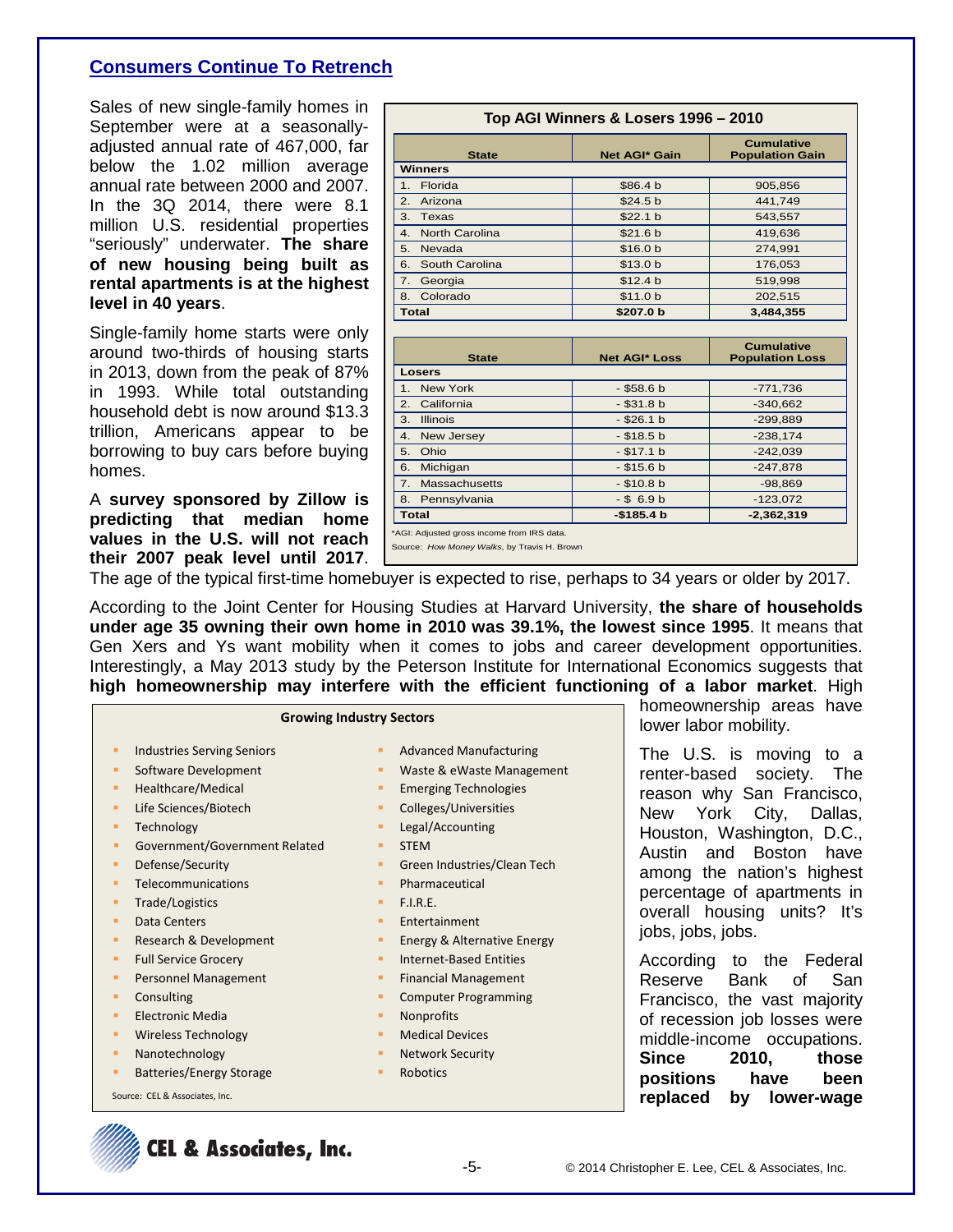**jobs. Nearly 40% of the jobs gained since the recovery began have come from low-wage sectors**: food services, retail and employment services (including jobs like office clerks and sales representatives).

| <b>Fastest Job Growth Segments</b><br>$2012 - 2022$ |                                               |          |                                          |                           |
|-----------------------------------------------------|-----------------------------------------------|----------|------------------------------------------|---------------------------|
|                                                     | dob                                           | % Growth | <b>Jobs</b><br>Added<br><b>Thru 2022</b> | Degree/Diploma            |
| 1.                                                  | Industrial/Organizational Psychologist        | 53.4%    | 900                                      | <b>Master's</b>           |
| 2.                                                  | Personal Care Aide                            | 48.8%    | 580,800                                  | Less Than High School     |
| 3.                                                  | Home Health Aide                              | 48.5%    | 424,200                                  | Less Than High School     |
| 4.                                                  | Insulation Worker, Mechanical                 | 46.7%    | 13,500                                   | High School or Equivalent |
| 5.                                                  | Interpreter and Translator                    | 46.1%    | 29,300                                   | Bachelor's                |
| 6.                                                  | Diagnostic Medical Sonographer                | 46.0%    | 27,000                                   | Associate's               |
| 7.                                                  | Masons, Marble Setter Helper                  | 43.0%    | 10,500                                   | Less Than High School     |
| 8.                                                  | Occupational Therapy Assistant                | 42.6%    | 12,900                                   | Associate's               |
| 9.                                                  | Genetic Counselor                             | 41.2%    | 900 <sub>1</sub>                         | Master's                  |
|                                                     | 10. Physical Therapist Assistant              | 41.0%    | 29,300                                   | Associate's               |
|                                                     | 11. Physical Therapist Aide                   | 40.1%    | 20,100                                   | High School or Equivalent |
|                                                     | 12. Skincare Specialist                       | 39.8%    | 17,700                                   | Post-Secondary/Non-Degree |
|                                                     | 13. Physician Assistant                       | 38.4%    | 33,300                                   | <b>Master's</b>           |
|                                                     | 14. Segmental Paver                           | 38.1%    | 700                                      | High School or Equivalent |
|                                                     | 15. Electrician Helper                        | 36.9%    | 22,400                                   | High School or Equivalent |
|                                                     | 16. Information Security Analyst              | 36.5%    | 27,400                                   | <b>Bachelor's</b>         |
|                                                     | 17. Occupational Therapy Aide                 | 36.2%    | 3,000                                    | High School or Equivalent |
|                                                     | 18. Health Specialties Teacher, Postsecondary | 36.1%    | 68,600                                   | Doctoral/Professional     |
|                                                     | 19. Medical Secretary                         | 36.0%    | 189,200                                  | High School or Equivalent |
|                                                     | 20. Physical Therapist                        | 36.0%    | 73,500                                   | Doctoral/Professional     |

**Further highlighting the challenges facing the real estate industry is the changing diversity and demographics of Americans**. Aging Baby Boomers who are retiring and spending less, a rapidly growing Hispanic population seeking the American dream, risk of deflation followed by inflation risk, coming-of-age Millennials, a growing technology gap among generations and global and domestic uncertainty mean all bets on growth opportunities must be carefully considered. The percentage of Americans age 55 years and older who are not retiring is on the rise. In 1993, the percent of 55+ in the workforce was 29.4%. By 2013, that percentage had increased to 40.3%.

A recent survey from the **Employee Benefits Research Institute found that 14% of people aged 65 and older have no retirement savings**; as well as 26% of those 50 to 64 years; 33% of those 30 to 49 years; and 69% 18 to 29 years. About 36% of workers who have some savings, have less than \$1,000 in savings and **60% of workers have less than \$25,000 in savings** (excluding their primary residence and defined benefits plans). **Older workers are crowding out opportunities for younger people**. Furthermore, according to Pew Research, in 2012 57 million Americans lived in multigenerational households. In another survey, **only 50% of Americans expect to retire at age 65**.

**More than 35% of Americans have debt and unpaid bills that have been reported to collection agencies, according to the Urban Institute**. The average debt for credit cards that normally carry a balance is \$8,220. There are 391.2 million open credit card accounts in the U.S.

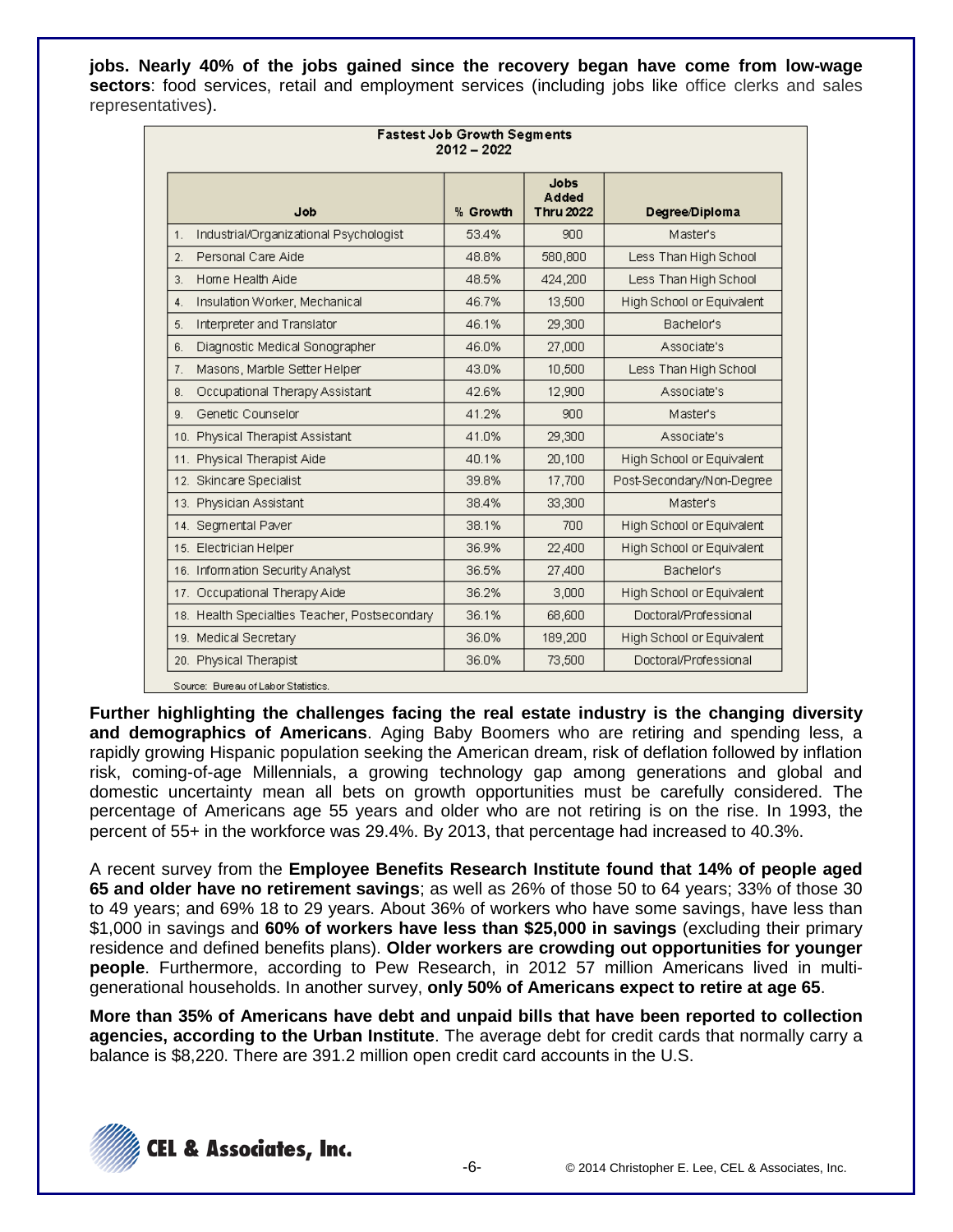| <b>STEM Job Growth Through 2020</b> |                                                            |  |
|-------------------------------------|------------------------------------------------------------|--|
| <b>Profession / Job</b>             | <b>Projected Job</b><br><b>Growth Rate</b><br>Through 2020 |  |
| <b>Biomedical Engineer</b>          | 62%                                                        |  |
| <b>Medical Scientist</b>            | 36%                                                        |  |
| Software Developer - Systems        | 32%                                                        |  |
| <b>Biochemist And Biophysicist</b>  | 31%                                                        |  |
| Database Administrator              | 31%                                                        |  |
| Network / Systems Administrator     | 28%                                                        |  |
| Software Developer - Applications   | 28%                                                        |  |
| Actuary                             | 27%                                                        |  |
| Source: Kelly Services.             |                                                            |  |

Thirty-nine percent of credit card holders carry debt month to month. Shockingly, about 50% of Las Vegas residents have debt in collections. Where and when will the consumer recovery begin for all Americans?

**Between 2001 and 2006, the number of household formations averaged around 1.35 million per year. From 2007 – 2013 the average of household formations declined to 569,000 annually.**

**Today's Millennial generation is the first age cohort since** 

**WW II with higher unemployment or a greater percentage living in poverty than their parents at the same age**. Today nearly 31% of people age 18 to 34 are living with their parents. Younger Gen Xs and older Gen Ys (ages 29 - 37) have watched average net worth drop 21% between 1983 and 2010, comparing people of the same age in 1983 and 2010.

According to a recent study, **the impact of the highly unemployed 16 – 24 year olds will cost that group around \$20 billion in earnings over the decade**. The labor force participation rate for teenagers (ages 16 to 19) dropped from a high of 60% in 1978 to an all-time low of 33.5% in 2012. Forecasters believe that the college graduating classes of 2014, 2015 and 2016 will face continued poor employment options. The **more than \$1.1 trillion in student loan debt is restraining consumption**. In 2012, more than 70% of college graduates had student loan debts, averaging slightly less than \$30,000. Interestingly, in the 2013 – 2014 academic year, the typical U.S. family paid around 22% of college costs by borrowing (vs. 27% in each of the previous two years). Those families paid 42% of college costs by using income or savings from parents and/or the student. Of concern is the **7% of families who withdrew monies from retirement savings to pay college bills**.

It is very difficult to replace retirement savings as one nears retirement age. The consequence of this prolonged unemployment will mean lower job creation and lower demand for real estate. The outlook for higher taxes, higher healthcare costs and funding the rapid expansion of Federal and State entitlement programs will leave little monies to fuel a consumption-based economy. The real estate

industry is going to look dramatically different if these current trends continue. **Today, 42% of 18 – 29-year-olds receive some form of financial help from their parents**.

**Further exacerbating this lack of job growth is recent Federal legislation (e.g., the Affordable Care Act) that discourages full-time job creation**. The Congressional Budget Office ("CBO") recently announced that the Affordable Care Act will reduce fulltime equivalent workers by 2.5 million jobs by 2024.



The average annual healthcare premium for

a family plan is now \$16,834, according to the Kaiser Family Foundation [\(http://kff.org\)](http://kff.org/). The share of the family-plan premium, according to a recent study, borne by employees was \$4,823. The total annual cost of employer coverage for an individual, according to Kaiser, was \$6,025. Other studies

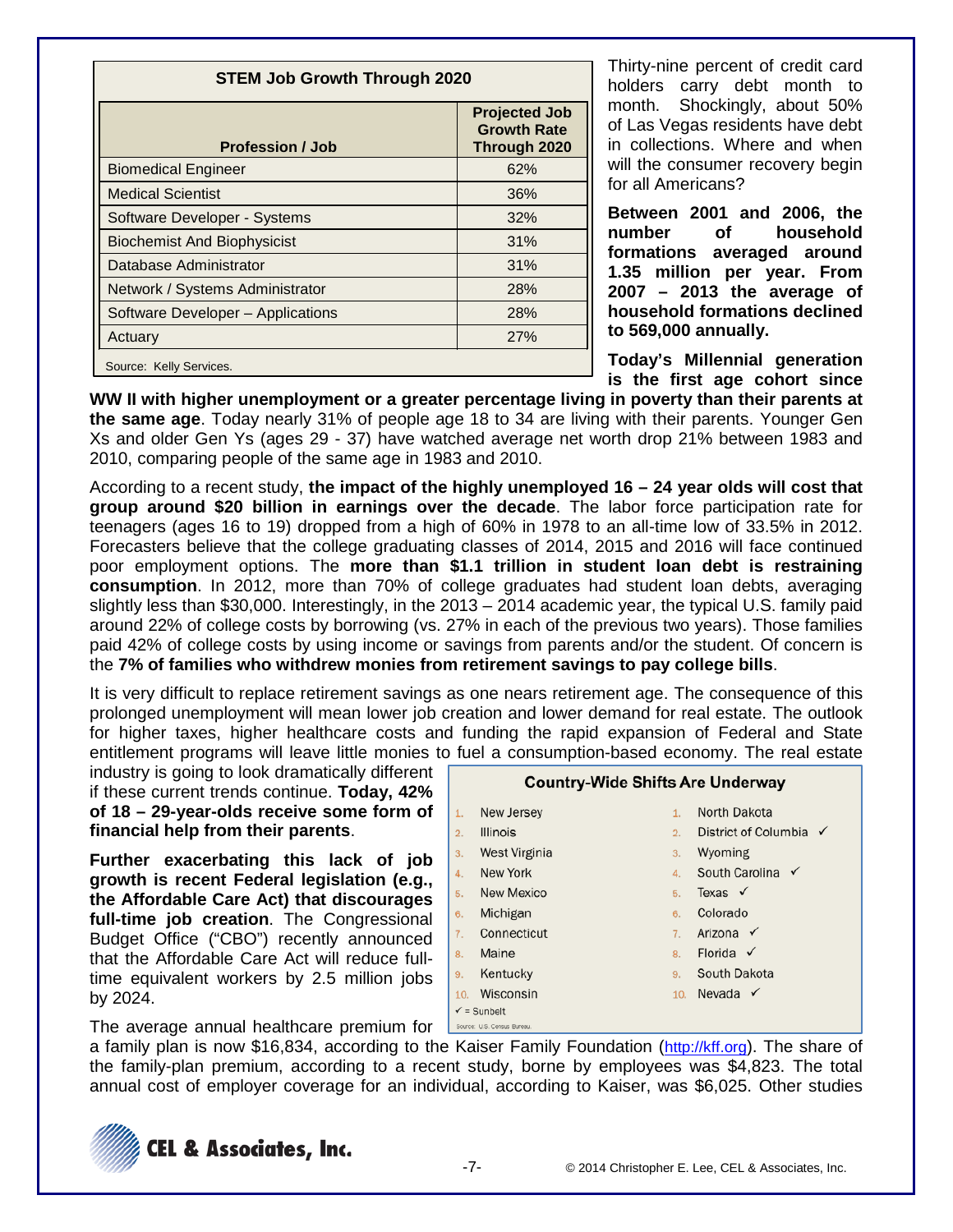have shown that for every dollar increase in the minimum wage, there has been a 1.48 percentage point increase in unemployment and a 0.18 percentage point decrease in the net job growth rate.

#### **U.S. Spends \$1.2 Trillion Annually On Human Capital**

#### Annual Expenditures:

- \$536 billion on primary and secondary education
- \$248 billion on four-year colleges and universities
- $\checkmark$  \$454 billion on employee-based training

Source: Georgetown University, Sept. 2012

Generational shifts also are having an impact. **The U.S. Bureau of Labor Statistics forecasts that 54.7 million jobs must be filled by 2020**. Of these, 33.7 million (62%) are replacement positions for retiring Baby Boomers, and 20.5 million are new jobs. Between 2010 and 2030, nearly 79 million Baby Boomers will exit the workforce, and yet there are only 40 million or so Generation Xers

available to replace those retiring Boomers. And while current studies show that some Boomers will continue to work into their late 60s, **an emerging talent gap is on the horizon**.

### **Technology Is Reshaping The Job Landscape**

Technology will also have an impact. Erik Brynjolfsson (a professor at the Sloan School of Management at MIT) and Andrew McAfee's recent study on the impact of computer technology on jobs reveals that **"technology change is destroying jobs faster than it is creating them."** Technology is advancing at a pace faster than the talent needed to fill the positions. Robotics, digital technologies, advanced automation, big data, artificial intelligence and improved analytics are filling the talent void. **Routine tasks are being replaced as America shifts to a more digital, cyber-like economy, and the need for "more space" to house workers is rapidly changing**. Technological advances are eliminating many traditional middle-class jobs.

The need for analytical, critical thinking, problem-solving and creative-class jobs is accelerating, while lower paying jobs that cannot be automated are growing. Very soon everything in the physical world will be connected wirelessly to everything else (via SigFox, Neura, Jasper software or others) making communications more digital than human-based. **The U.S. is in a 10 – 15 year transition from jobs that require people to tasks than can be done by technology**. The retirement of Boomers

represents the beginning of the end of this transition. This transition is not temporary; it will be disruptive and will dramatically impact the demand for and the type of real estate needed in the years and decades ahead.

Amazon is a bellwether of what may lie ahead. In 2012, Amazon bought Kiva Systems. **Kiva has a robot that can handle four times** 



**as many orders as a non-automated warehouse. Robots are increasingly doing the repetitive, dull or unattractive jobs most Americans do not want to do**. In this robotic transition period, shipping jobs overseas to China, Japan, India or south to Mexico has grown. According to some analysts, approximately 2.5 million jobs have been sent outside the U.S. over the past decade. **IBM is creating computer technology that will replace jobs in medicine, finance and customer service**. Called "cognitive computing," IBM's new software is an attempt to create an automatic "customer service agent" that will use an updated capability for natural language processing. **U.S. online retail sales could reach \$370 billion or 10.3% of total retail sales by 2017**, according to Forrester Research, up from \$231 billion in 2012. Forrester Research also concludes that 60% of all U.S. retail sales will involve the Internet in some way. **Technology and the Internet are contributing to the rapid decline of many jobs**.

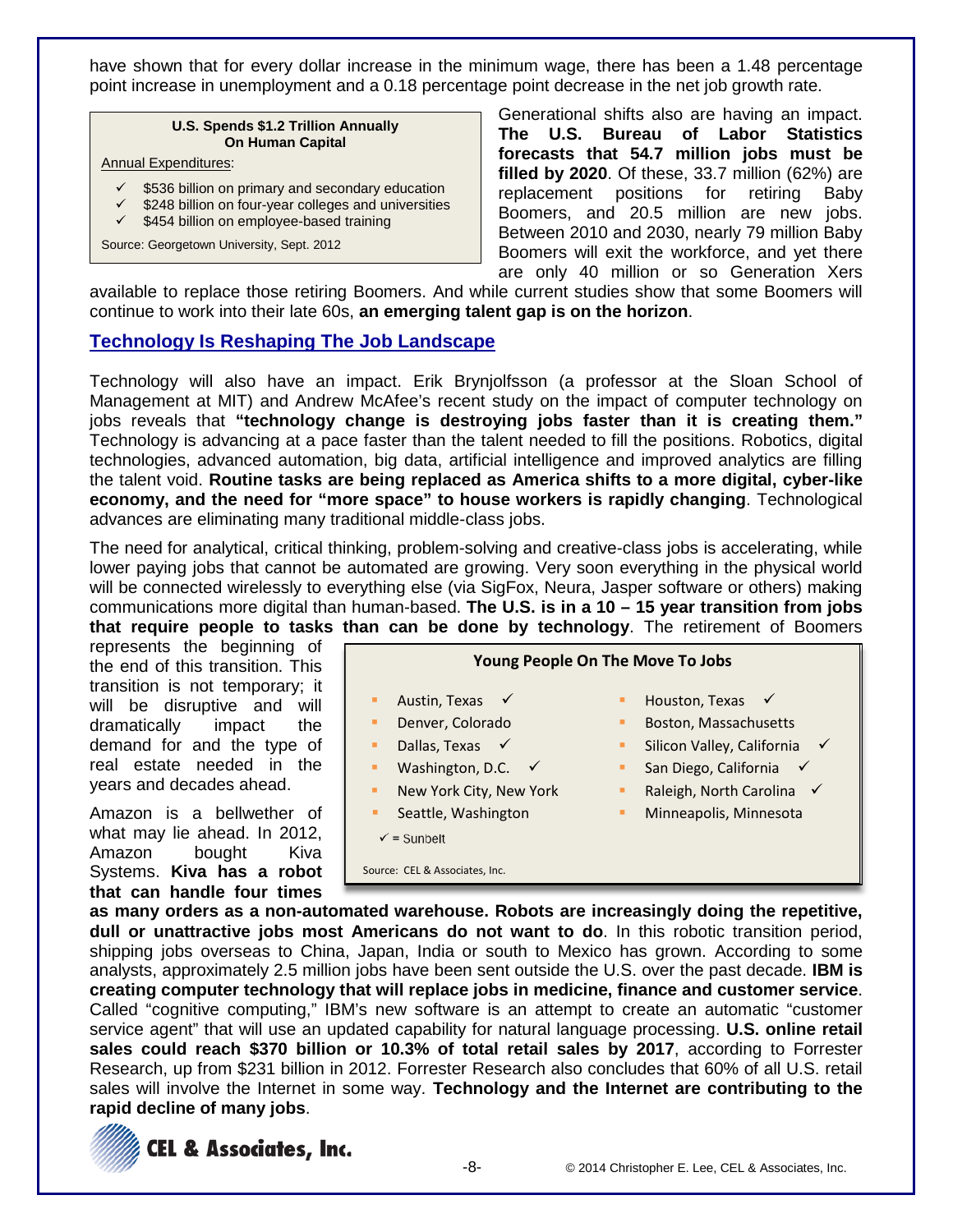|        | <b>Growing Knowledge Cities</b> |        |                    |
|--------|---------------------------------|--------|--------------------|
| o.     | Alexandria, VA                  | ❏      | Houston, TX        |
| $\Box$ | Ann Arbor, MI                   | ◻      | Jacksonville, FL   |
| $\Box$ | Arlington, VA                   | $\Box$ | Kansas City, MO    |
| o.     | Atlanta, GA                     | $\Box$ | Los Angeles, CA    |
| o.     | Austin, TX                      | $\Box$ | Louisville, KY     |
| ▫      | Baltimore, MD                   | □      | Madison County, AL |
| o      | Bellevue, WA                    | $\Box$ | Madison, WI        |
| ▫      | Bethesda, MD                    | ◻      | Miami, FL          |
| $\Box$ | Boston, MA                      | $\Box$ | Milwaukee, WI      |
| o      | Boulder, CO                     | $\Box$ | Minneapolis, MN    |
| o      | Brentwood, TN                   | $\Box$ | Newton, MA         |
| $\Box$ | Cambridge, MA                   | $\Box$ | Norfolk, VA        |
| $\Box$ | Chapel Hill, NC                 | □      | Oklahoma City, OK  |
| $\Box$ | Charlotte, NC                   | $\Box$ | Pittsburgh, PA     |
| ▫      | Chicago, IL                     | ◻      | Potomac, MD        |
| □      | Cincinnati, OH                  | $\Box$ | San Antonio, TX    |
| $\Box$ | Colorado Springs, CO            | $\Box$ | Stamford, CT       |
| $\Box$ | Dallas-Ft. Worth, TX            | $\Box$ | Wellesley, MA      |
| $\Box$ | Denver, CO                      | ◻      | Westport, CT       |
| $\Box$ | Hartford, CT                    |        |                    |
|        | Source: CEL & Associates, Inc.  |        |                    |

According to the U.S. Bureau of Labor Statistics, ("BLS"), **many of the fastest growing jobs in America between 2012 and 2022 do not require a college degree**; and even jobs requiring a degree are struggling. The median salary for the fastest growing occupations is \$30,000 vs. the 2013 average first year out of college salary of \$44,928. **Incomes for many Americans are going down, staying low or starting lower**. Only 57% of the 2013 law school graduates are employed full-time. Architecture graduates face a bleak future (nearly 14% of recent architectural graduates are unemployed). There are now around 165,000 architects vs. 190,000 in 2006. According to a recent study, 20% of employees "can't stand their job" and 42% feel that their job is just "ok." Only 14% of employees are in their "dream career."

The Economic Policy Institute ("EPI") reported that approximately **8.5% of college graduates between ages 21 and 24 were unemployed** (based on the

April 2013 through March 2014 period). The EPI also found that **16.8% of new college grads were under-employed**. The Federal Reserve Bank of New York found that roughly 44% of recent college graduates (ages 22 – 27 with a B.A. degree or higher) were in jobs that *did not* require a bachelor's degree.

Overall college enrollment dropped in 2013 for the second consecutive year, from 20.2 million in 2012 to 19.9 million in 2013. **Eleven of 12 states in the Midwest experienced enrollment declines**. While the U.S. Department of Education expects 3 million more people will be in college in 2022, than in 2012, enrollment growth (13.9%) will be far slower than the nearly 45% growth experienced between 1997 and 2011.

Office and administrative jobs, which tend to be lower wage positions, are expected to add 2.3 million between 2010 and 2020 (however, that sector lost 1.7 million jobs from 2006 – 2010). Sales occupations are expected to add 1.9 million jobs through 2020, but most are just recovery of the 1.1 million jobs lost from 2006 – 2010.

**The bright spot for jobs…STEM occupations** (Science, Technology, Engineering and Mathematics). Through 2018, STEM employment will grow by 17%, compared with less than 10% growth for non-STEM occupations. Between 2008 and



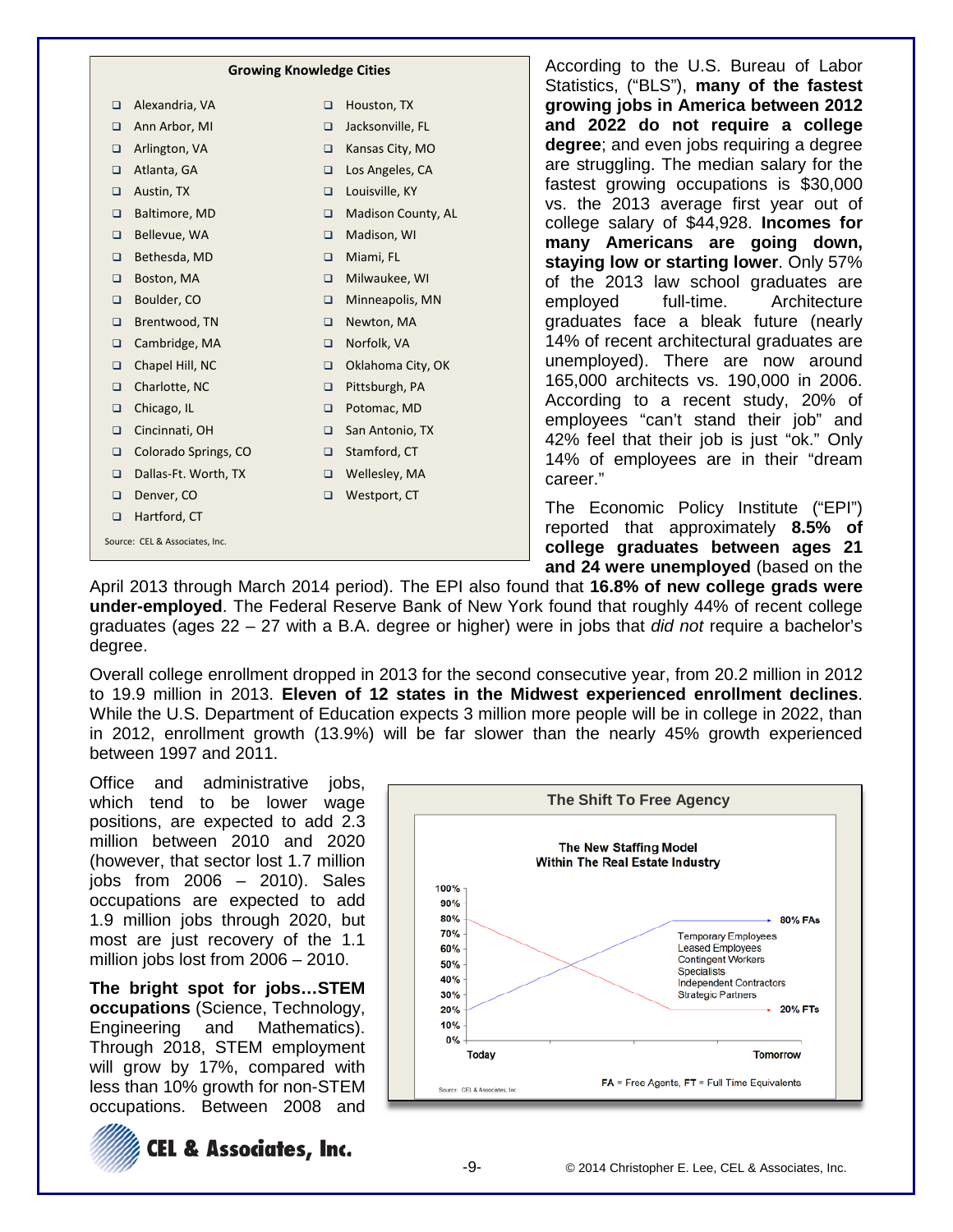2018 there will be 2.4 million STEM job openings. Computer and mathematical scientists will have 1.5 million job postings through 2018. Engineers and related professions will have 522,000 jobs openings by 2018. Life and physical scientists will have 263,000 job openings by 2018. Additional jobs in energy, alternative energy, healthcare, medical, tech and environmental sciences also will prosper. **The real estate places to be for these opportunities are around major colleges and universities, and in "Knowledge Cities"** (please refer to the listing on page 9).

### **The Impacts On The Real Estate Industry Are Significant**

The real estate industry faces many challenges: the perfect storm of technology advancements, anemic job growth, disincentives for hiring, offshoring and a very slow growth economy with rapidly rising taxes and flat-to-declining household incomes and the ongoing uncertainty of tax reform, global unrest and interest rate increases. The U.S. currently does not have a wave of returning GIs from WW II to drive residential demand, a 1957 Sputnik moment that later became a national priority to put a man on the moon or the information and telecommunications revolution that changed the way we live and work. **As a country, the U.S. is not sure what its consensus economic priority should be. So while some industries flourish, others fail or remain stagnant. These employment characteristic changes are and will continue to have a significant impact on the type, design, functionality, location and demand for real estate assets. This is the New Normal…better get used to it! Today we are in that middle zone between what was, what is and what could be**.

### **Closing Comments**

The type, location and growth of jobs is the fuel that drives the real estate engine. Anemic job growth, stagnant or declining household income and net worth and increasing government intrusion in regulating, taxing and defining "how" real estate is to be acquired, financed, developed, managed and disposed of will mandate strategic thinking and a new business model. **Ten years from now, the real estate industry will look, feel and operate very differently than it does today**. In the hundreds of strategic planning sessions I have been involved with over the past few years, it is evident that dramatic change is just around the corner. While CEOs or firms cannot change job growth patterns, they can create business models that take advantage of the situation. Waiting for someone else to do it first is not an option. **If one thing is certain in the real estate industry, it is the uncertainty of the economic and market environments in which opportunities exist**.

To survive and prosper can be a daunting assignment in today's and tomorrow's rapidly-changing, and often challenging real estate marketplace amid dramatic shifts in employment and employee characteristics. However, with a clear vision, a stated purpose, an aligned value proposition and core strategies, these "labor" challenges can be converted from a problem to an opportunity.

There is a great deal to celebrate within the real estate industry today; but tomorrow will likely be far more challenging and competitive. Understanding the impact of job creation is a good first step…what, where and why. As Abraham Lincoln said, "The best thing about the future is that it comes one day at a time." Another view of the future as stated by William Jennings Bryan, "Destiny is no matter of chance. It is a matter of choice. It is not a thing to be waited for, it is a thing to be achieved." So…what are you waiting for?

I would welcome comments, insights or ideas; please email them to newsletter@celassociates.com.

Regards,

Christopher Lee

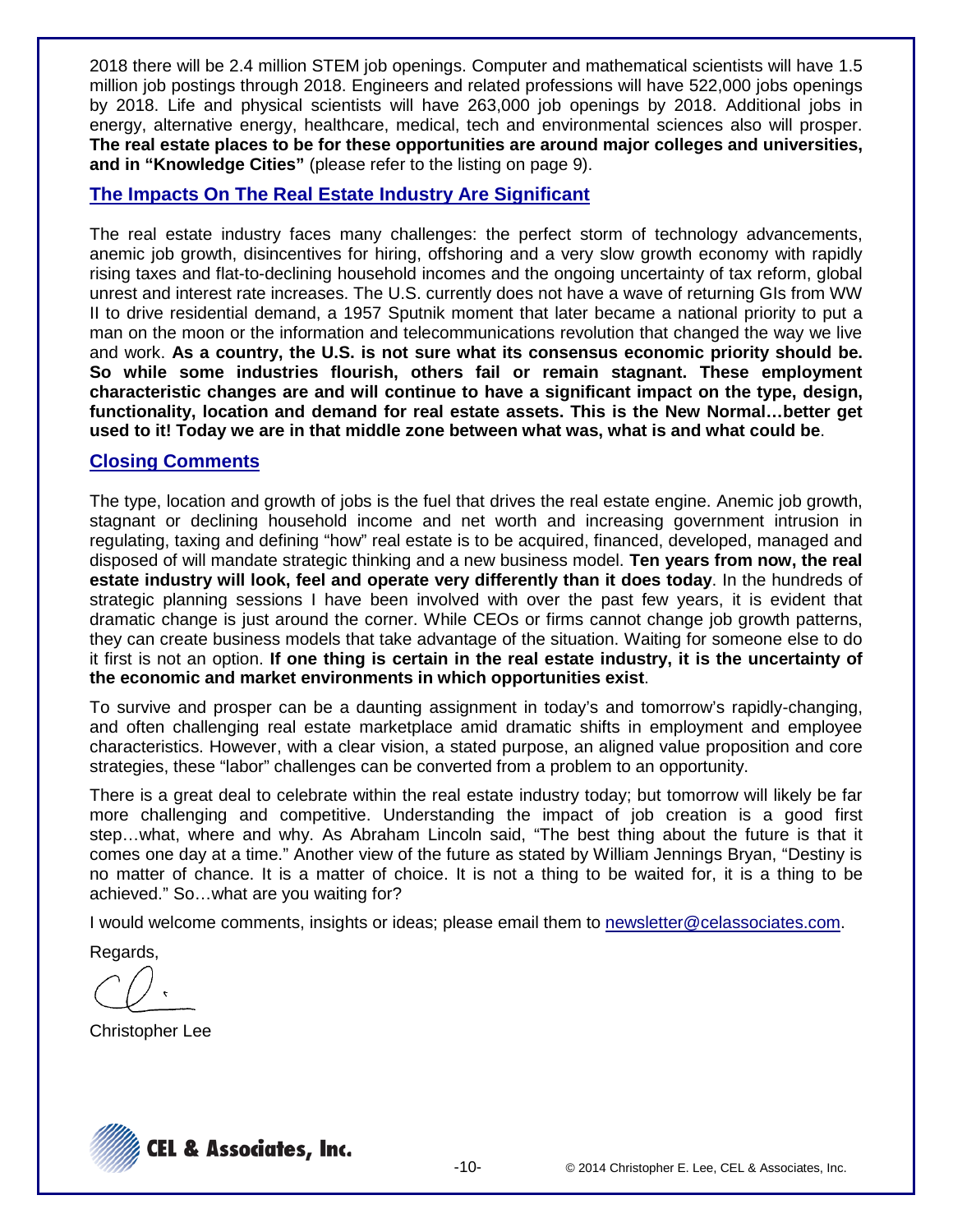*Note: This report has been prepared by CEL & Associates, Inc., who retains all rights to its content. This report may not be reproduced, distributed, and/or used in presentations or offering/fund raising prospectus/memorandums, and/or used in communications, speeches and/or presentations in its entirety or in parts without the prior written consent of CEL & Associates, Inc. You may reproduce/distribute and/or share this article with friends, colleagues and associates. Opinions and forecasts contained in this, prior and future articles may change without notice. The author encourages readers to offer comments, feedback and recommendations for further enhancement to [newsletter@celassociates.com](mailto:newsletter@celassociates.com)*

#### **SPECIAL ANNOUNCEMENT**

Due to an increasing number of requests from Owners and Boards of Directors to assist:

- Finding secure/stable long-term financial partners.
- Owners wishing to sell all or a portion of their company.
- Finding a long-term source of capital to facilitate growth.

#### *CEL & Associates, Inc. has formed:* **CEL Capital Advisors**

For small to mid-size real estate companies, including: developers, service providers, owners/operators and investors who want to secure their future, monetize enterprise value, develop succession planning, and/or accelerate growth strategies, contact **CEL Capital Advisors**. A conversation regarding your current business strategy and need for capital may provide the optimal solution. **CEL Capital Advisors** can be reached by calling 310.571.3113. (Jeff Hawkins, Managing Director)

#### **COMPENSATION SURVEY RESULTS ARE NOW AVAILABLE**

The full **2014-2015 National Real Estate Compensation & Benefits Survey Results** are now available for purchase. Covering nearly 200 positions and incorporating data from over 400 firms, this 450+ page report is a very valuable tool for everyone who is involved with setting compensation and benefits for the coming year. This year's report was done in partnership with NAIOP, the Commercial Real Estate Development Association and NAA, the National Apartment Association.

To purchase a copy of the current and **most comprehensive compensation survey in the real estate industry**, go to *<http://www.naiop.org/en/E-Library/Business-Trends/2014-CEL-Associates-Compensation-Report.aspx>*

*Give Us Your Opinion:* We want to hear from you and to have future issues reflect your needs and questions. Please email your comments, ideas, suggestions and insights to newsletter@celassociates.com.

*For More Information:* For more information regarding our services (Strategic Planning, Compensation, Opinion Surveys, Benchmarking, Performance Improvement, Succession Planning and Governance/Management), please email us at newsletter@celassociates.com or call 310.571.3113.

*To Subscribe:* To subscribe to CEL & Associates, Inc. and Christopher Lee's *Strategic Advantage* newsletter with ongoing insights, opinions and forecasts regarding issues, trends and opportunities within the real estate industry, please email us at newsletter@celassociates.com with *"Subscribe"* in the Subject line and provide your full contact information.

*To Change Your Contact Information***:** Please email us at newsletter@celassociates.com with *"Change Contact Information"* in the Subject line and include your new contact information.

**Disclaimer:** The opinions, forecasts, information and insights presented in this article are of a general nature and do not constitute the provision of investment, management or economic advice to any person, organization or governing board, and this article does not contain any recommendation(s) to buy, sell and/or invest in any security, real estate asset, fund or adopt as an element of any investment strategy. Opinions and forecasts expressed herein are subject to change without notice. Relevant information was obtained from sources deemed reliable. Such information is not guaranteed as to its accuracy.